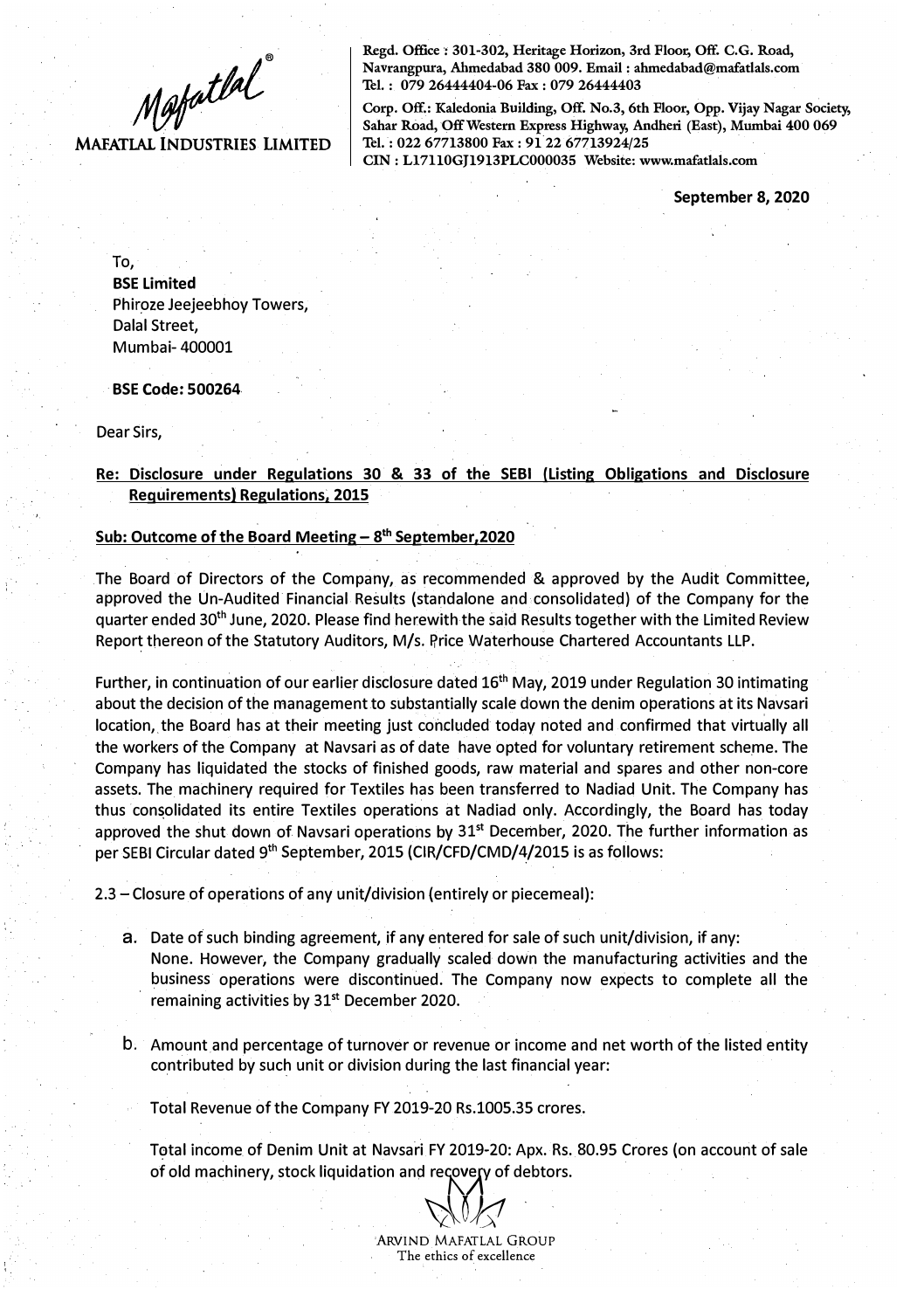

**Regd. Office : 301-302, Heritage Horizon, 3rd Floor, Off. C.G. Road, N avrangpura, Ahmedabad 380 009. Email : ahmedabad@mafatlals.com Tel. : 079 26444404-06 Fax : 079 26444403** 

**Corp. Off.: Kaledonia Building, Off. No.3, 6th Floor, Opp. Vijay Nagar Society, Sahar Road, Off Western Express Highway, Andheri (East), Mumbai 400 069 Tel. : 022 67713800 Fax : 91 22 67713924/25 CIN: Ll7110GJ1913PLC000035 Website: www.mafatlals.com** 

% of total income/revenue of the Company attributable to Denim unit at Navsari.: 7 .62%

c. Date of closure or estimated time of closure of the said Unit:

31.12.2020

d. Reasons for closure :

As disclosed in our Directors Report for 2018-19 and 2019-20, the Denim operations continued to make huge losses despite taking various actions targeted to revive the business during last three years. Hence, the Board at their meeting held on 16th May, 2019 decided to substantially scale down denim operations at Navsari. The Board also approved sale of machinery and other assets to generate cashflow to pay off denim Creditors, statutory dues, and to enable repayment of loans and interest to the Bankers, VRS and other employee liabilities and other liabilities. Accordingly, shareholders also passed requisite resolution under section 180 of the companies Act, 2013 authorizing the Company to implement the decision taken. The Company offered VRS and compensations to employees. The substantial liability of the Denim operations has been paid off by sale of assets, liquidation of stocks and other assets monetization. The Board of Directors of the Company at their meeting held today decided to finally close down the operations at Navsari as mentioned above.

The Meeting of the Board of Directors commenced at 2.32 P.M. and concluded at 4.45 P.M.

Thanking you,

Yours faithfully, **FOR MAFATLAL INDUSTRIES LIMITED** 

ASHISH A KARANJI

**COMPANY SECRETARY**  End: A/A

ARVIND MAFATLAL GROUP **The ethics of excellence**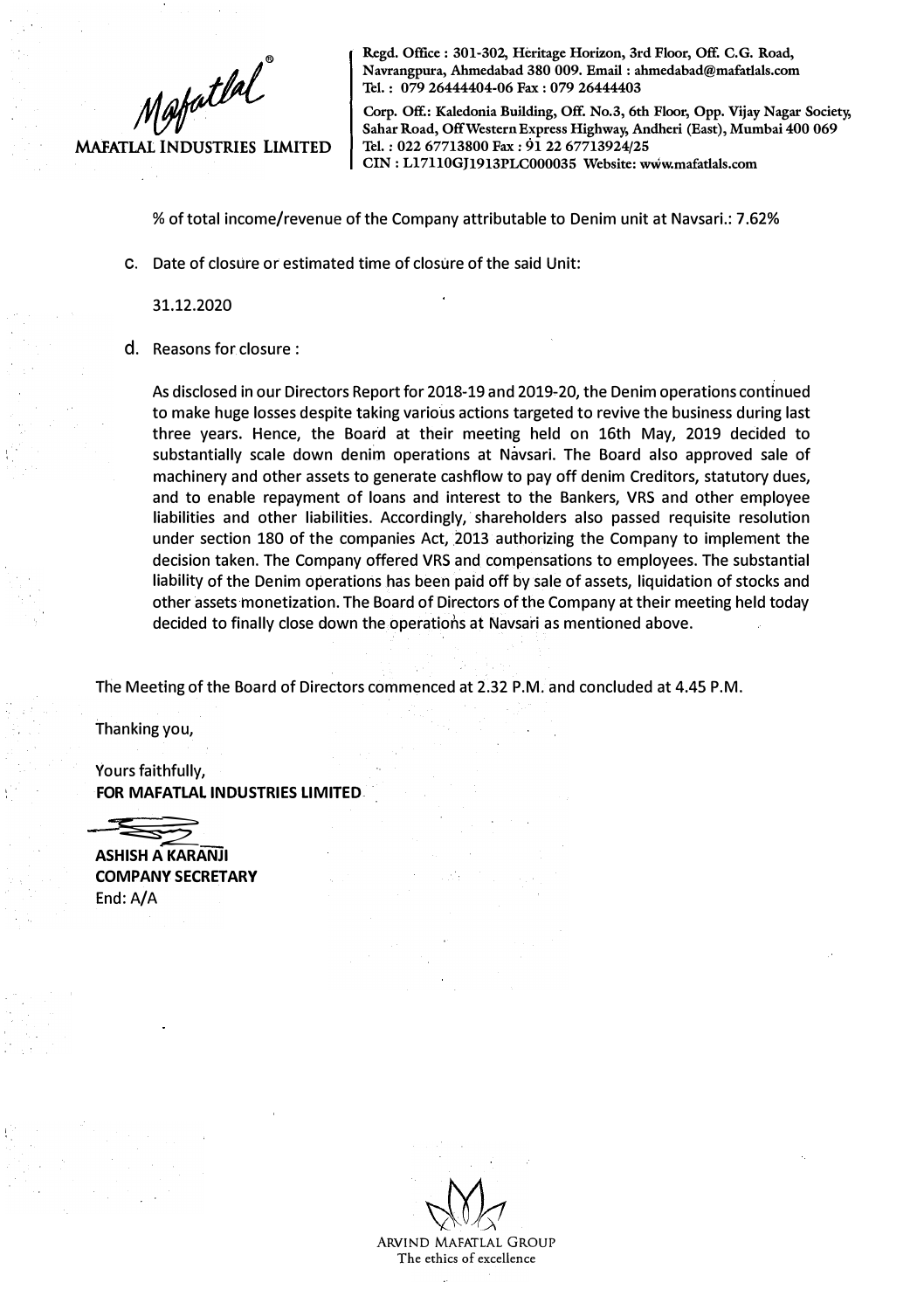**Email:ahmedabad@mafatlals.com, CIN L17110GJ1913PLC000035** MAFATLAL INDUSTRIES LIMITED<br>Regd. Office: 301-302, Heritage Horizon, 3rd Floor, Off C. G. Road, Navrangpura, Ahmedabad - 380 009.<br>Tel:079-26444404-06, Fax:079-26444403, Website:www.mafatlals.com,

**UNAUDITED STANDALONE FINANCIAL RESULTS FOR THE QUARTER ENDED 30TH JUNE, 2020**

|                |                                                                                                            |                                     |                                      |                                     | (Rs. in Lakhs)                     |
|----------------|------------------------------------------------------------------------------------------------------------|-------------------------------------|--------------------------------------|-------------------------------------|------------------------------------|
|                |                                                                                                            | Quarter ended                       |                                      |                                     | <b>Financial Year ended</b>        |
| Sr.<br>No.     | <b>PARTICULARS</b>                                                                                         | 30th June, 2020<br><b>Unaudited</b> | 31st March, 2020<br><b>Unaudited</b> | 30th June, 2019<br><b>Unaudited</b> | 31st March, 2020<br><b>Audited</b> |
| $\mathbf{1}$   | Revenue                                                                                                    |                                     |                                      |                                     |                                    |
| a              | Revenue from operations                                                                                    | 4.078.07                            | 20.875.10                            | 27.204.19                           | 100.535.45                         |
| b              | Other Income (Refer note no.4)                                                                             | 835.20<br>4,913.27                  | 1.717.74<br>22,592.84                | 402.02<br>27,606.21                 | 5.676.86<br>106.212.31             |
|                | Total Revenue (a + b)                                                                                      |                                     |                                      |                                     |                                    |
| $\overline{2}$ | <b>Expenses</b>                                                                                            |                                     |                                      |                                     |                                    |
| a              | Cost of materials consumed                                                                                 | 376.73                              | 4.905.50                             | 6.966.84                            | 29.157.59                          |
| b              | Purchases of stock-in-trade                                                                                | 2,348.10                            | 12,372.55                            | 13,043.75                           | 50,731.71                          |
| c<br>d         | Changes in inventories of finished goods, work-in-progress and stock-in-trade<br>Employee benefits expense | 796.75<br>1.381.25                  | (1,229.09)<br>1.980.58               | 696.11<br>2.487.58                  | (1,472.10)<br>8.834.90             |
| e              | Finance costs (Net)                                                                                        | 546.70                              | 666.83                               | 828.85                              | 3,143.29                           |
| f              | Depreciation and amortisation expense                                                                      | 452.04                              | 453.52                               | 414.84                              | 1,717.98                           |
| g              | Other expenses                                                                                             | 951.49                              | 3,150.03                             | 3,757.29                            | 13,975.69                          |
|                | <b>Total expenses</b>                                                                                      | 6.853.06                            | 22,299.92                            | 28,195.26                           | 106,089.06                         |
| 3              | Profit / (Loss) before exceptional items and tax (1-2)                                                     | (1,939.79)                          | 292.92                               | (589.05)                            | 123.25                             |
| 4              | Exceptional items (Refer note no. 5 and 6)                                                                 | (1,819.11)                          | (665.42)                             | 68.82                               | (1,459.18)                         |
| 5              | Loss before tax $(3 - 4)$                                                                                  | (3,758.90)                          | (372.50)                             | (520.23)                            | (1, 335.93)                        |
| 6              | Tax expense                                                                                                |                                     |                                      |                                     |                                    |
| a              | Current tax                                                                                                | $\overline{\phantom{0}}$            |                                      | ٠                                   |                                    |
| b              | (Short) / Excess provision of tax for earlier years                                                        |                                     | (34.87)                              |                                     | (34.87)                            |
| C              | Deferred tax (charge) / credit                                                                             | $\sim$                              |                                      | $\overline{a}$                      |                                    |
|                | Total tax expense (net)                                                                                    | $\blacksquare$                      | (34.87)                              | $\overline{\phantom{a}}$            | (34.87)                            |
| $\overline{7}$ | Loss for the period $(5 - 6)$                                                                              | (3.758.90)                          | (407.37)                             | (520.23)                            | (1.370.80)                         |
| 8              | Other comprehensive income<br>Items that will not be reclassified to profit or loss                        |                                     |                                      |                                     |                                    |
|                | Gain / (Loss) on Fair value of Investments                                                                 | 4.315.60                            | (9.045.76)                           | (7.471.61)                          | (20, 605.35)                       |
|                | - Actuarial Gain / (Loss) on Defined Benefit Plans (net of tax)                                            | (11.81)                             | (226.90)                             | (23.89)                             | (290.25)                           |
| $\overline{9}$ | Total comprehensive income for the period $(7 + 8)$                                                        | 544.89                              | (9.680.03)                           | (8.015.73)                          | (22.266.40)                        |
| 10<br>11       | Paid-up equity share capital (face value of Rs. 10/- per share)<br>Other Equity                            | 1,391.28                            | 1,391.28                             | 1,391.28                            | 1,391.28<br>27,064.67              |
| 12             | Loss per share [face value of Rs. 10/- per share] (not annualized)<br>Basic and Diluted                    | (27.02)                             | (2.93)                               | (3.74)                              | (9.85)                             |
|                | See accompanying notes to the Financial Results                                                            |                                     |                                      |                                     |                                    |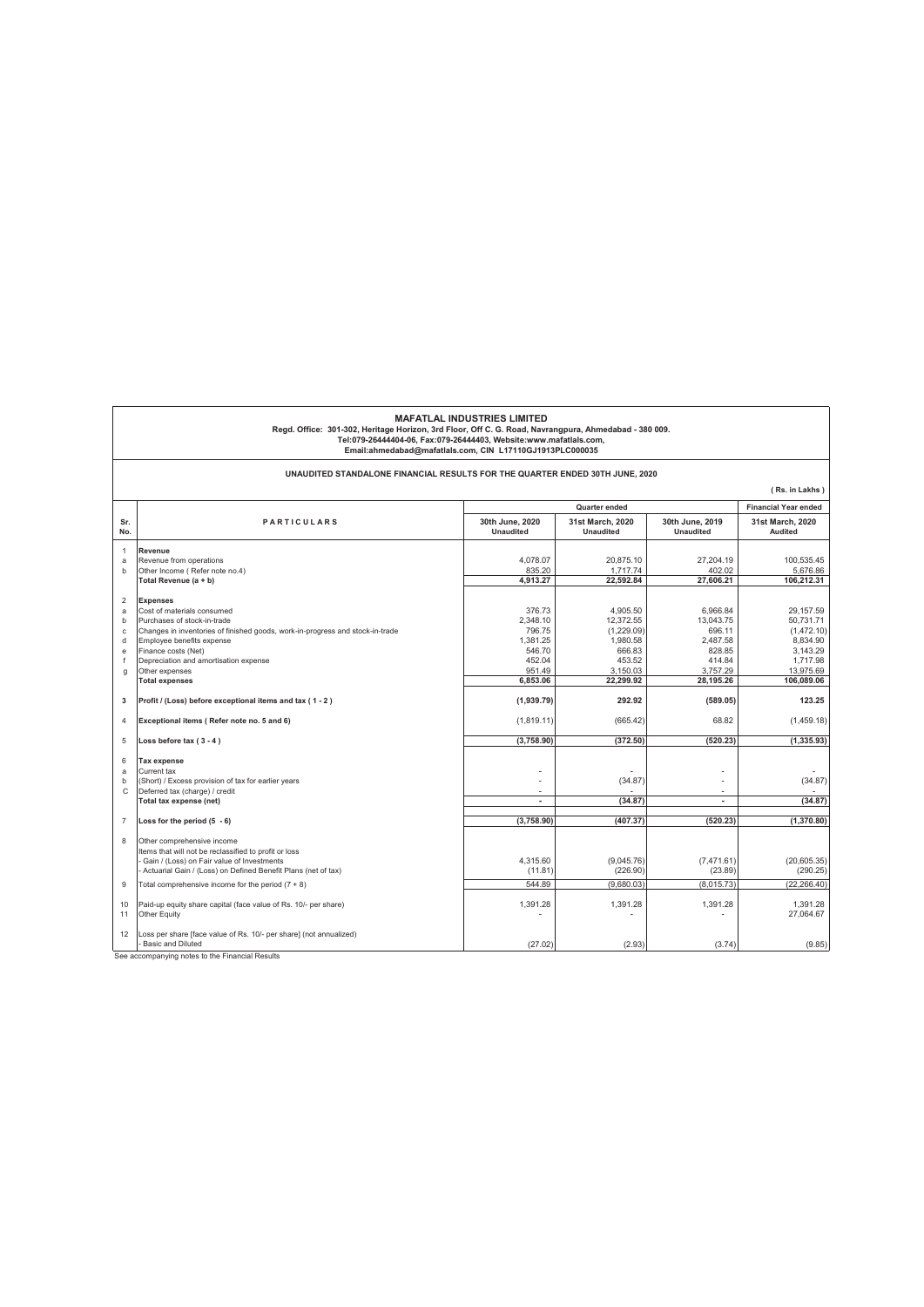## **NOTES:**

- 1. The above results for the quarter ended  $30<sup>th</sup>$ June, 2020 were reviewed by the Audit Committee and approved by the Board of Directors at its meeting held on  $8<sup>th</sup>$  September, 2020. They have been subjected to Limited Review by Statutory Auditors.
- 2. Figures for the quarter ended  $31<sup>st</sup>$  March, 2020 are the balancing figures between the audited figures in respect of the full financial year ended  $31<sup>st</sup>$  March, 2020 and the published year to date figures for the nine months period ended 31<sup>st</sup> December, 2019.
- 3. During the quarter ended 30<sup>th</sup> June, 2020, there is no change in the status of the litigation in respect of Company's entitlement for Transfer of Development Rights against surrender of part of leasehold land at Mazagaon to Municipal Corporation of Greater Mumbai compared to what has been reported in the annual financial statements for the year ended 31<sup>st</sup> March, 2019.
- 4. Other income includes net profit on sale of residential property and surplus land parcels aggregating to Rs. 463.21 lakhs (Rs. 605.75 lakhs and Rs. 2,288.37 lakhs for the quarter and year ended 31st March, 2020 respectively).
- 5. Exceptional item for the year ended 31<sup>st</sup> March, 2020, quarter ended 30<sup>th</sup> June, 2019 and 31<sup>st</sup> March, 2020 includes the impact of strategic initiatives undertaken by the Company in the year 2018-19 to substantially scale down Navsari operations comprising of Denim so as to improve its financial position. Manufacturing operations at Navsari comprising of Denim have been closed. However, activities such as stock liquidation, sale of machinery, collection of receivables and routine maintenance of plant are being carried on. The Company now expects to complete all aforesaid activities by 31<sup>st</sup> December, 2020.

|                                           |                         |                | (Rs. in lakhs) |
|-------------------------------------------|-------------------------|----------------|----------------|
|                                           | Quarter ended           | Quarter ended  | Year ended     |
|                                           | 31 <sup>st</sup> March, | 30th June 2019 | 31st March,    |
|                                           | 2020                    |                | 2020           |
| One-time employee's settlement            |                         |                | 736.24         |
| Net Loss / (Gain) on Assets held for sale | 665.42                  | (68.82)        | 722.94         |
| and Inventories                           |                         |                |                |
| <b>Total</b>                              | 665.42                  | (68.82)        | 1,459.18       |

Consequent to the above-mentioned initiatives undertaken by the Management, results for the quarter ended  $30<sup>th</sup>$  June, 2020 are not comparable with the corresponding period of the previous year.

6. The outbreak of Covid-19 has severely impacted many businesses around the world. In view of the various directives of Central Government/ Concerned State Governments relating to lockdown, the Company, on  $22<sup>nd</sup>$  March, 2020, decided to temporarily suspend manufacturing operations at its facilities, after following requisite safety protocols. Since then, the Government of India has progressively relaxed lockdown conditions and has allowed most of the industries and businesses to resume operations in a phased manner and accordingly, the Company has recommenced its operations at plant location from 14<sup>th</sup> May, 2020 in a phased manner. Since the lock-down was still in force for a significant period of the current quarter, the volumes for the current quarter have decreased having consequent impact on Revenue from operations and profitability.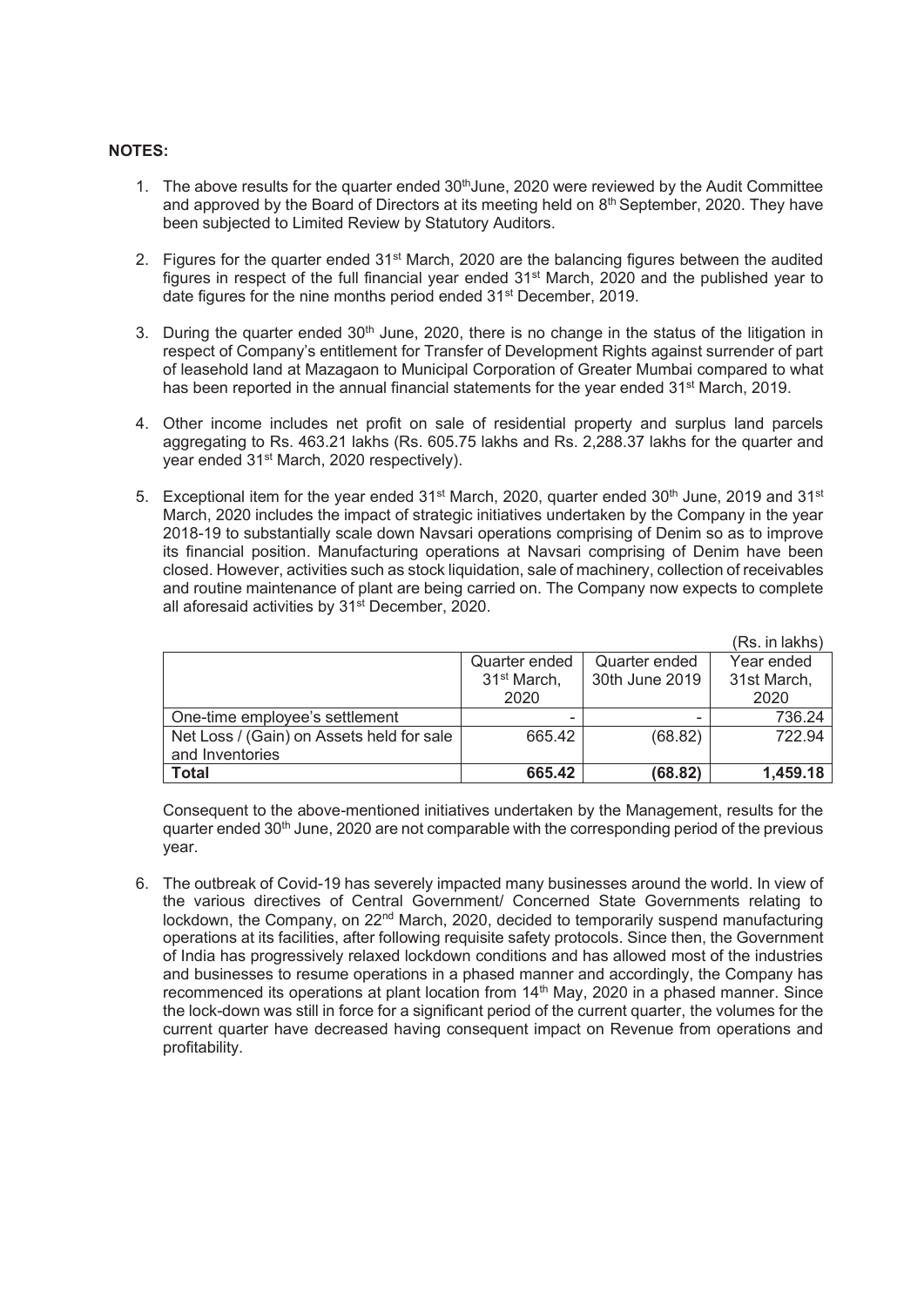Further, the Company has carried out a detailed assessment of the impact of Covid-19 on its liquidity position and on the recoverability and carrying values of its assets. Based on such assessment, the Company has estimated and recognized an impairment loss against carrying value of receivables, inventories and assets held for sale aggregating to Rs. 1,819.11 lakhs, owing to Covid-19 related uncertainties and has disclosed the same under exceptional item in the financial results for the quarter ended  $30<sup>th</sup>$  June, 2020. The Company believes that, in the preparation of the standalone financial results, it has taken into account all known events arising from Covid-19 pandemic. However, the impact assessment of Covid-19 is a continuing process given the uncertainties associated with its nature and duration and accordingly the eventual outcome of the impact may be different from that estimated as at the date of approval of these financial results. The Company will continue to monitor any material changes to future economic conditions.

- 7. The Company has identified Textile Business as its only primary reportable segment in accordance with the requirements of Ind AS 108, 'Operating Segments'. Accordingly, no separate segment information has been provided.
- 8. Previous period's figures have been reclassified, wherever necessary, to correspond with those of the current period.

**For Price Waterhouse Chartered Accountants LLP** Firm Registration Number: 012754N/N500016

**JEETENDRA** 

MIRCHANDANI Date: 2020.09.08 16:22:48 Digitally signed by JEETENDRA MIRCHANDANI +05'30'

 **Jeetendra Mirchandani H. A. Mafatlal** Partner Chairman Membership No. 048125 (DIN:00009872)

#### In terms of our report attached **For and on behalf of the Board of Directors For Mafatlal Industries Limited**

Hrishikesh Arvind Mafatlal

Digitally signed by Hrishikesh Arvind Mafatlal Date: 2020.09.08  $15:14:22 + 05'30'$ 

Pune, September 8, 2020 Mumbai, September 8, 2020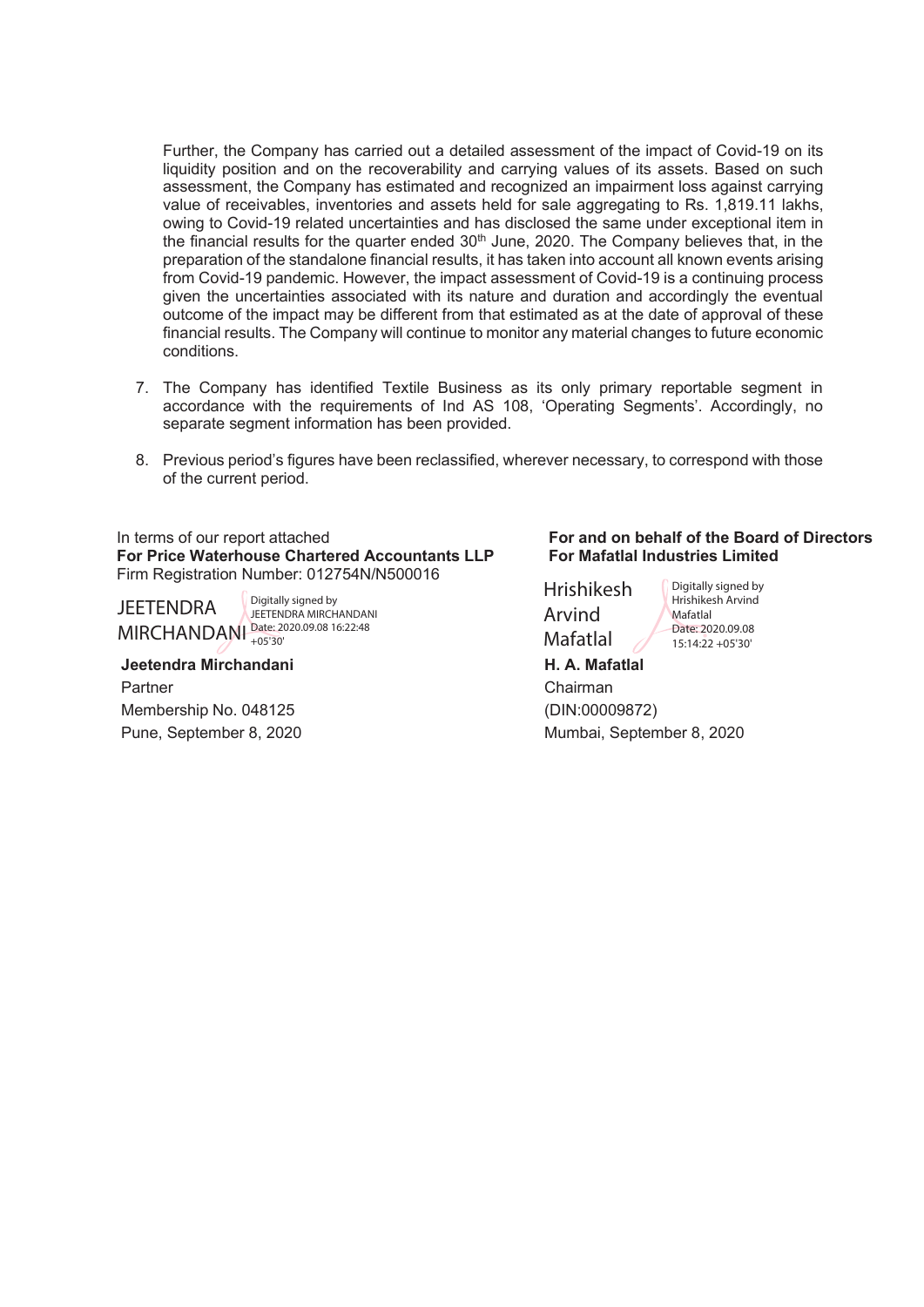## **Price Waterhouse Chartered Accountants LLP**

Review report to, The Board of Directors M/s. Mafatlal Industries Limited 6th Floor, 'B' Wing, Kaledonia Building, Sahar Road, Opp. Vijay Nagar Society, Andheri (East), Mumbai – 400 069

- 1. We have reviewed the unaudited standalone financial results of Mafatlal Industries Limited (the "Company") for the quarter ended June 30, 2020 which are included in the accompanying 'Statement of Unaudited Standalone Financial Results for the quarter ended June 30, 2020', (the "Statement"). The Statement has been prepared by the Company pursuant to Regulation 33 of the SEBI (Listing Obligations and Disclosure Requirements) Regulations, 2015, as amended (the "Listing Regulations, 2015"), which has been signed by us for identification purposes. This Statement, which is the responsibility of the Company's Management and approved by the Board of Directors, has been prepared in accordance with the recognition and measurement principles laid down in Indian Accounting Standard 34 "Interim Financial Reporting" ("Ind AS 34"), prescribed under Section 133 of the Companies Act, 2013, and other accounting principles generally accepted in India. Our responsibility is to express a conclusion on the Statement based on our review.
- 2. We conducted our review of the Statement in accordance with the Standard on Review Engagements (SRE) 2410 "Review of Interim Financial Information Performed by the Independent Auditor of the Entity", issued by the Institute of Chartered Accountants of India. This Standard requires that we plan and perform the review to obtain moderate assurance as to whether the Statement is free of material misstatement. A review of interim financial information consists of making inquiries, primarily of persons responsible for financial and accounting matters, and applying analytical and other review procedures. A review is substantially less in scope than an audit conducted in accordance with Standards on Auditing and consequently does not enable us to obtain assurance that we would become aware of all significant matters that might be identified in an audit. Accordingly, we do not express an audit opinion.
- 3. Based on our review conducted as above, nothing has come to our attention that causes us to believe that the Statement has not been prepared in all material respects in accordance with the applicable Accounting Standards prescribed under Section 133 of the Companies Act, 2013 and other recognised accounting practices and policies and has not disclosed the information required to be disclosed in terms of Regulation 33 of the Listing Regulations, 2015 including the manner in which it is to be disclosed, or that it contains any material misstatement.
- 4. We draw attention to Note 6 to the Statement of Standalone Unaudited Financial Results for the quarter ended June 30, 2020, which describes the management's assessment of the financial impact and liquidity assessment consequent to outbreak of Coronavirus (Covid-19) and uncertainties due to the lock-down and other restrictions related to Covid-19. In view of highly uncertain economic environment, a definitive assessment of the impact on the subsequent periods is highly dependent upon circumstances as they evolve. Our conclusion is not modified in respect of this matter.

For Price Waterhouse Chartered Accountants LLP Firm Registration Number: 012754N/N500016

Jeetendra Mirchandani Partner Place: Pune Membership Number: 048125 **JEETENDRA** MIRCHANDANI 2020.09.08 16:20:21 +05'30 Digitally signed by JEETENDRA MIRCHANDANI

Date: September 8, 2020 UDIN: 20048125AAAAFO9186

*Price Waterhouse Chartered Accountants LLP, 252, Veer Savarkar Marg, Shivaji Park, Dadar (West), Mumbai – 400 028 T: +91 (22) 66691500, F: +91 (22) 66547804/07* 

Registered office and Head Office: Sucheta Bhawan, 11A Vishnu Digambar Marg, New Delhi – 110002

Price Waterhouse (a Partnership Firm) Converted into Price Waterhouse Chartered Accountants LLP (a Limited Liability Partnership with LLP identity no: LLPIN AAC-5001) with effect from July 25, 2014. Post its conversion to Price Waterhouse Chartered Accountants LLP, its ICAI registration number is 012754N/N500016 (ICAI registration number before conversion was 012754N)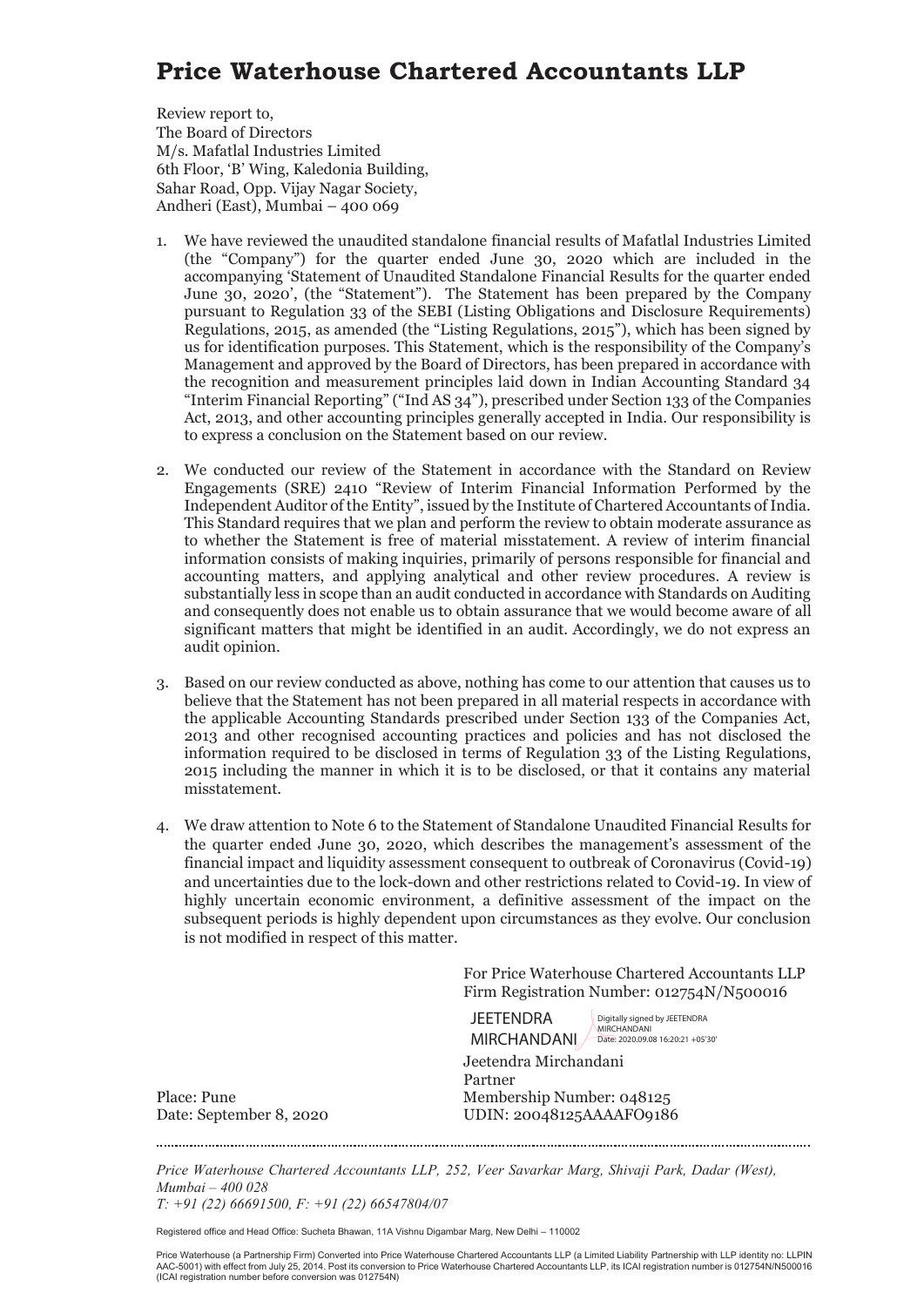|                                         | <b>MAFATLAL INDUSTRIES LIMITED</b><br>Regd. Office: 301-302, Heritage Horizon, 3rd Floor, Off C. G. Road, Navrangpura, Ahmedabad - 380 009.<br>Tel:079-26444404-06, Fax:079-26444403, Website:www.mafatlals.com,<br>Email:ahmedabad@mafatlals.com, CIN L17110GJ1913PLC000035 |                                                  |                                                        |                                                    |                                                             |
|-----------------------------------------|------------------------------------------------------------------------------------------------------------------------------------------------------------------------------------------------------------------------------------------------------------------------------|--------------------------------------------------|--------------------------------------------------------|----------------------------------------------------|-------------------------------------------------------------|
|                                         | UNAUDITED CONSOLIDATED FINANCIAL RESULTS THE QUARTER ENDED 30TH JUNE, 2020                                                                                                                                                                                                   |                                                  |                                                        |                                                    | (Rs. in Lakhs)                                              |
|                                         |                                                                                                                                                                                                                                                                              |                                                  | Quarter ended                                          |                                                    | <b>Financial Year ended</b>                                 |
| Sr.<br>No.                              | <b>PARTICULARS</b>                                                                                                                                                                                                                                                           | 30th June, 2020<br><b>Unaudited</b>              | 31st March, 2020<br>Unaudited                          | 30th June, 2019<br>Unaudited                       | 31st March, 2020<br>Audited                                 |
| $\overline{1}$<br>a<br>$\mathbf b$      | Revenue<br>Revenue from operations<br>Other Income (Refer note no.5)                                                                                                                                                                                                         | 4.083.89<br>835.20<br>4.919.09                   | 20.879.18<br>1.718.25<br>22,597.43                     | 27.209.93<br>402.02<br>27,611.95                   | 100.552.94<br>5,677.38<br>106,230.32                        |
| $\overline{2}$<br>a<br>$\mathbf b$      | Total Revenue (a + b)<br>Expenses<br>Cost of materials consumed<br>Purchases of stock-in-trade                                                                                                                                                                               | 376.73<br>2,348.10                               | 4,905.50<br>12,372.55                                  | 6,966.84<br>13,043.75                              | 29,157.59<br>50,731.71                                      |
| $\mathbf c$<br>d<br>e<br>$\overline{f}$ | Changes in inventories of finished goods, work-in-progress and stock-in-trade<br>Employee benefits expense<br>Finance costs (Net)<br>Depreciation and amortization expense<br>Other expenses                                                                                 | 796.75<br>1,385.78<br>546.70<br>452.04<br>952.78 | (1,229.09)<br>1,987.28<br>666.84<br>453.52<br>3,147.91 | 696.11<br>2.492.98<br>828.85<br>414.84<br>3,757.63 | (1,472.10)<br>8,856.36<br>3,143.29<br>1.717.98<br>13,972.24 |
| $\mathbf{g}$                            | <b>Total expenses</b>                                                                                                                                                                                                                                                        | 6,858.88                                         | 22,304.51                                              | 28,201.00                                          | 106,107.07                                                  |
| $\overline{\mathbf{3}}$                 | Profit / (Loss) before exceptional items (1-2)                                                                                                                                                                                                                               | (1,939.79)                                       | 292.92                                                 | (589.05)                                           | 123.25                                                      |
| $\overline{4}$                          | Exceptional items (Refer note no. 6 and 7)                                                                                                                                                                                                                                   | (1,819.11)                                       | (665.42)                                               | 68.82                                              | (1,459.18)                                                  |
| 5                                       | Loss before tax $(3 - 4)$                                                                                                                                                                                                                                                    | (3,758.90)                                       | (372.50)                                               | (520.23)                                           | (1, 335.93)                                                 |
| 6<br>a<br>$\mathbf b$<br>$\mathbf{c}$   | Tax expense: Credit / (Charge)<br>Current tax<br>(Short) / Excess provision of tax for earlier years<br>Deferred tax (charge) / credit<br>Tax expense Credit / (Charge) (Net)                                                                                                | ٠<br>ä,                                          | (34.87)<br>(34.87)                                     | ÷.<br>ä,                                           | (34.87)<br>(34.87)                                          |
| $\overline{7}$                          | Loss for the period $(5 - 6)$                                                                                                                                                                                                                                                | (3,758.90)                                       | (407.37)                                               | (520.23)                                           | (1,370.80)                                                  |
| 8                                       | Other comprehensive income<br>Items that will not be reclassified to profit or loss<br>Gain / (Loss) on Fair value of Investments<br>Actuarial Gain / (Loss) on Defined Benefit Obligations (net of tax)                                                                     | 4,315.60<br>(11.81)                              | (9,045.76)<br>(226.90)                                 | (7,471.61)<br>(23.89)                              | (20, 605.35)<br>(290.25)                                    |
| $\overline{9}$                          | Total comprehensive income for the period (7 + 8)                                                                                                                                                                                                                            | 544.89                                           | (9.680.03)                                             | (8,015.73)                                         | (22, 266.40)                                                |
| 10                                      | Profit / (Loss) is attributable to<br>Owners of Mafatlal Industries Limited<br>Non Controlling Interest                                                                                                                                                                      | (3,758.90)                                       | (407.37)                                               | (520.23)                                           | (1,370.80)                                                  |
| 11                                      | Other Comprehensive Income is attributable to                                                                                                                                                                                                                                | (3,758.90)                                       | (407.37)                                               | (520.23)                                           | (1,370.80)                                                  |
|                                         | Owners of Mafatlal Industries Limited<br>Non Controlling Interest                                                                                                                                                                                                            | 4,303.79<br>4.303.79                             | (9,272.66)<br>(9, 272.66)                              | (7, 495.50)<br>(7.495.50)                          | (20, 895.60)<br>(20, 895.60)                                |
| 12                                      | Total Comprehensive Income is attributable to<br>Owners of Mafatlal Industries Limited<br>Non Controlling Interest                                                                                                                                                           | 544.89                                           | (9,680.03)                                             | (8,015.73)                                         | (22, 266.40)                                                |
|                                         |                                                                                                                                                                                                                                                                              | 544.89                                           | (9.680.03)                                             | (8,015.73)                                         | (22.266.40)                                                 |
| 13<br>14                                | Paid-up equity share capital (face value of Rs. 10/- per share)<br>Other Equity                                                                                                                                                                                              | 1,391.28                                         | 1,391.28                                               | 1,391.28                                           | 1,391.28<br>27,071.60                                       |
| 15                                      | Loss per share [face value of Rs. 10/- per share] (not annualized)<br>Basic and Diluted                                                                                                                                                                                      | (27.02)                                          | (2.93)                                                 | (3.74)                                             | (9.85)                                                      |

See accompanying notes to the Financial Results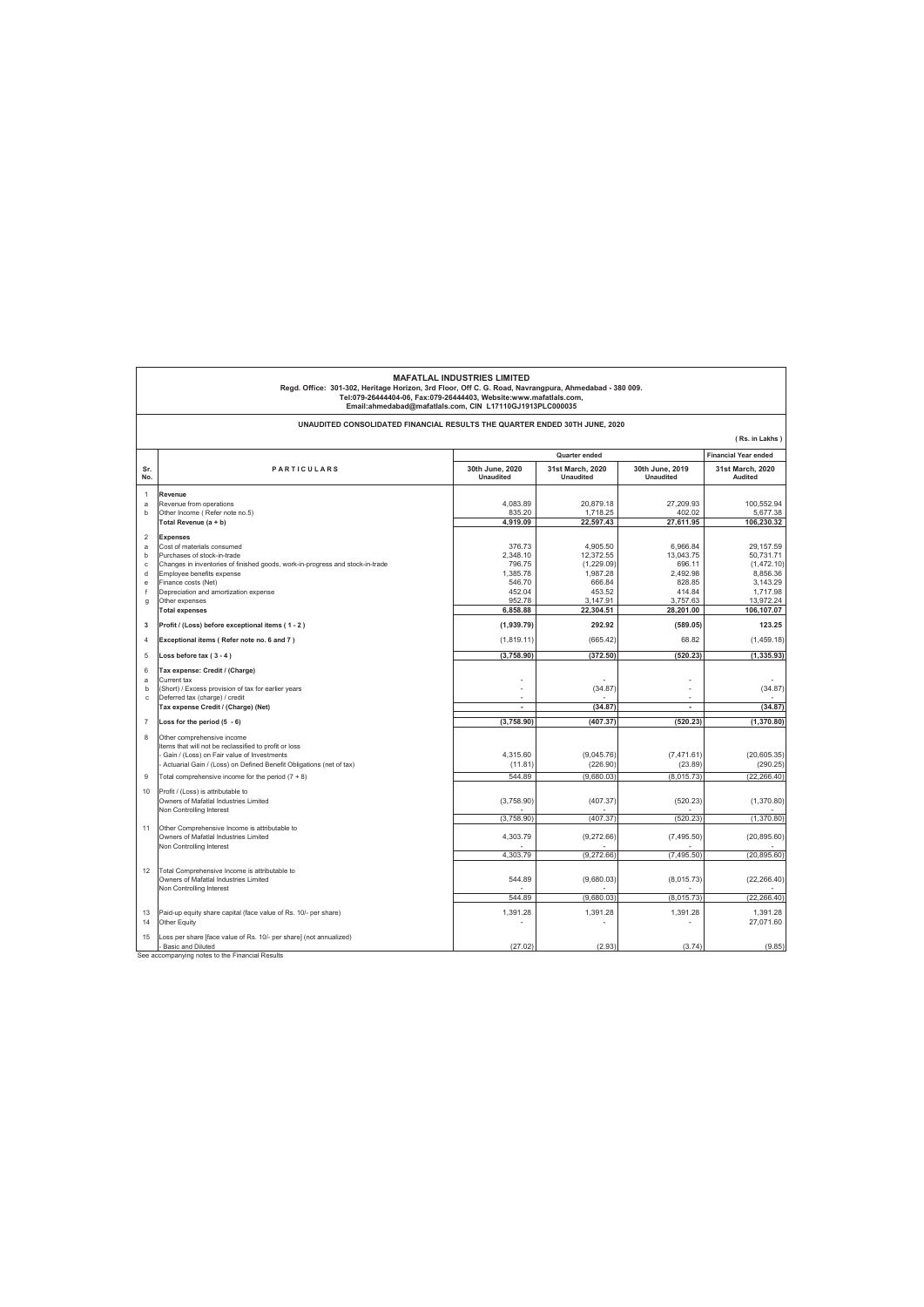## **NOTES:**

- 1. The above results for the quarter ended  $30<sup>th</sup>$ June, 2020 were reviewed by the Audit Committee and approved by the Board of Directors at its meeting held on  $8<sup>th</sup>$  September, 2020. They have been subjected to Limited Review by Statutory Auditors.
- 2. The consolidated results includes the financial results of one subsidiary Mafatlal Services Limited (MSL).
- 3. Figures for the quarter ended 31<sup>st</sup> March, 2020 are the balancing figures between the audited figures in respect of the full financial year ended 31st March, 2020 and the published year to date figures for the nine months period ended 31st December, 2019.
- 4. During the quarter ended  $30<sup>th</sup>$  June, 2020, there is no change in the status of the litigation in respect of Company's entitlement for Transfer of Development Rights against surrender of part of leasehold land at Mazagaon to Municipal Corporation of Greater Mumbai compared to what has been reported in the annual financial statements for the year ended 31<sup>st</sup> March, 2019.
- 5. Other income includes net profit on sale of residential property and surplus land parcels aggregating to Rs. 463.21 lakhs (Rs. 605.75 lakhs and Rs. 2,288.37 lakhs for the quarter and year ended 31<sup>st</sup> March, 2020 respectively).
- 6. Exceptional item for the year ended 31<sup>st</sup> March, 2020, quarter ended 30<sup>th</sup> June, 2019 and 31<sup>st</sup> March, 2020 includes the impact of strategic initiatives undertaken by the Company in the year 2018-19 to substantially scale down Navsari operations comprising of Denim so as to improve its financial position. Manufacturing operations at Navsari comprising of Denim have been closed. However, activities such as stock liquidation, sale of machinery, collection of receivables and routine maintenance of plant are being carried on. The Company now expects to complete all aforesaid activities by  $31<sup>st</sup>$  December, 2020.

|                                           |                         |                | (Rs. in lakhs) |
|-------------------------------------------|-------------------------|----------------|----------------|
|                                           | Quarter ended           | Quarter ended  | Year ended     |
|                                           | 31 <sup>st</sup> March, | 30th June 2019 | 31st March,    |
|                                           | 2020                    |                | 2020           |
| One-time employee's settlement            |                         |                | 736.24         |
| Net Loss / (Gain) on Assets held for sale | 665.42                  | (68.82)        | 722.94         |
| and Inventories                           |                         |                |                |
| <b>Total</b>                              | 665.42                  | (68.82)        | 1,459.18       |

Consequent to the above-mentioned initiatives undertaken by the Management, results for the quarter ended  $30<sup>th</sup>$  June, 2020 are not comparable with the corresponding period of the previous year.

7. The outbreak of Covid-19 has severely impacted many businesses around the world. In view of the various directives of Central Government/ Concerned State Governments relating to lockdown, the Company, on 22<sup>nd</sup> March, 2020, decided to temporarily suspend manufacturing operations at its facilities, after following requisite safety protocols. Since then, the Government of India has progressively relaxed lockdown conditions and has allowed most of the industries and businesses to resume operations in a phased manner and accordingly, the Company has recommenced its operations at plant location from 14<sup>th</sup> May, 2020 in a phased manner. Since the lock-down was still in force for a significant period of the current quarter, the volumes for the current quarter have decreased having consequent impact on Revenue from operations and profitability.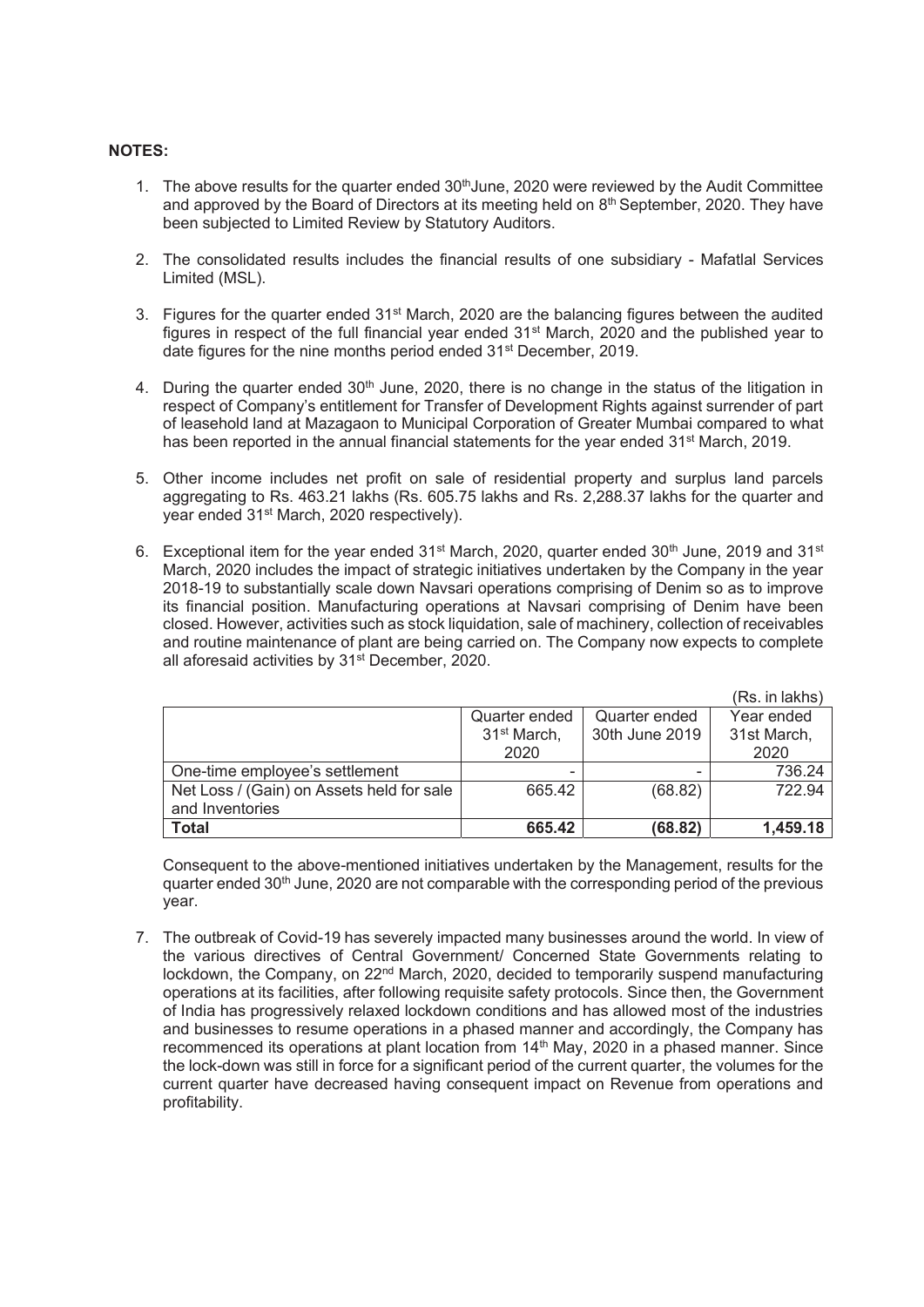Further, the Company has carried out a detailed assessment of the impact of Covid-19 on its liquidity position and on the recoverability and carrying values of its assets. Based on such assessment, the Company has estimated and recognized an impairment loss against carrying value of receivables, inventories and assets held for sale aggregating to Rs. 1,819.11 lakhs, owing to Covid-19 related uncertainties and has disclosed the same under exceptional item in the financial results for the quarter ended  $30<sup>th</sup>$  June, 2020. The Company believes that, in the preparation of the standalone financial results, it has taken into account all known events arising from Covid-19 pandemic. However, the impact assessment of Covid-19 is a continuing process given the uncertainties associated with its nature and duration and accordingly the eventual outcome of the impact may be different from that estimated as at the date of approval of these financial results. The Company will continue to monitor any material changes to future economic conditions.

- 8. The Company has identified Textile Business as its only primary reportable segment in accordance with the requirements of Ind AS 108, 'Operating Segments'. Accordingly, no separate segment information has been provided.
- 9. Previous period's figures have been reclassified, wherever necessary, to correspond with those of the current period.

In terms of our report attached **For and on behalf of the Board of Directors For Price Waterhouse Chartered Accountants LLP** Firm Registration Number: 012754N/N500016

**JEFTENDRA** 

MIRCHANDANI Date: 2020.09.08 16:24:33 Digitally signed by JEETENDRA MIRCHANDANI +05'30'

 **Jeetendra Mirchandani H. A. Mafatlal** Partner Chairman Membership No. 048125 (DIN:00009872)

# **For Mafatlal Industries Limited**

Hrishikesh Arvind Mafatlal Date: 2020.09.08 15:16:19 Digitally signed by Hrishikesh Arvind Mafatlal +05'30'

Pune, September 8, 2020 Mumbai, September 8, 2020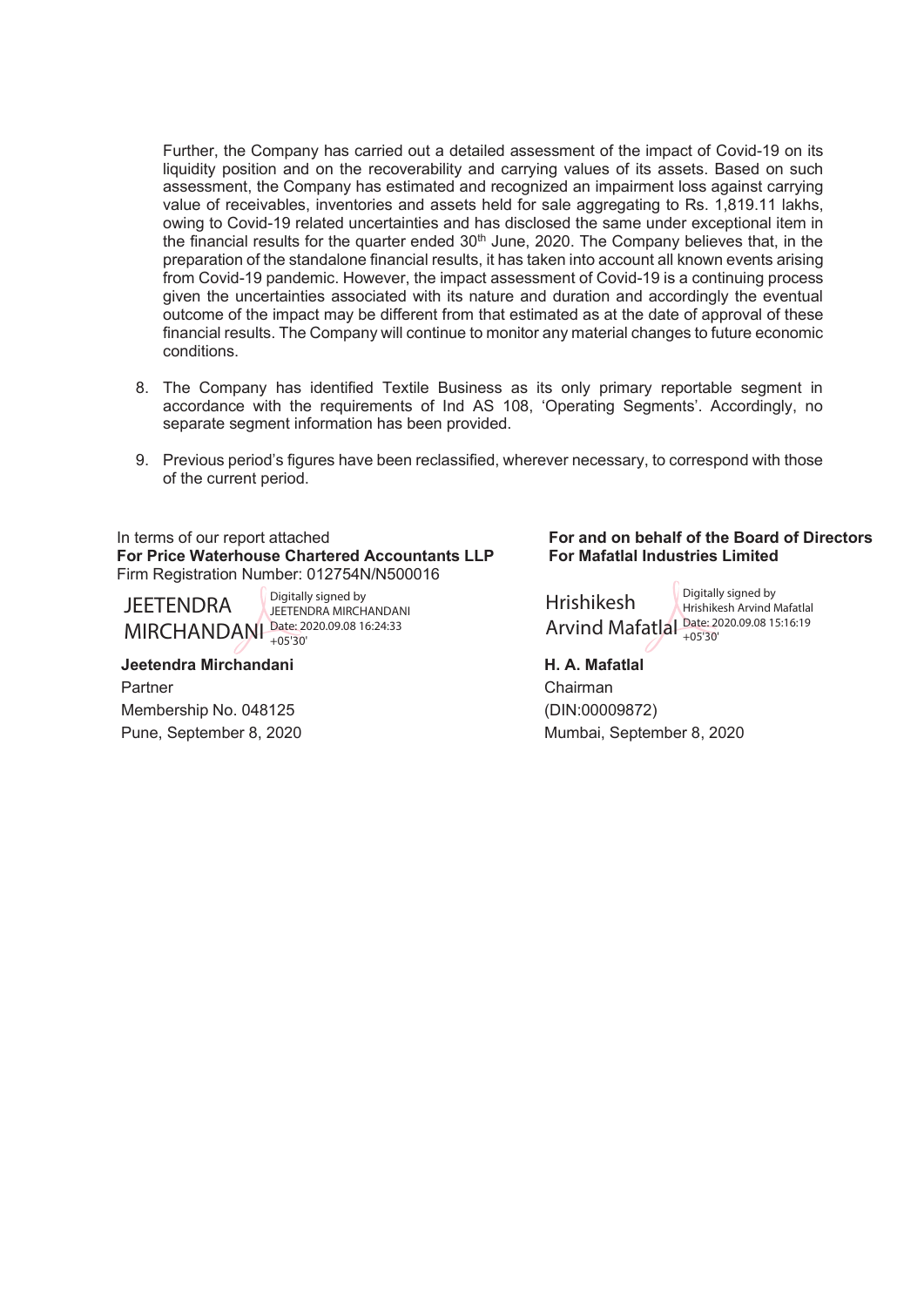## **Price Waterhouse Chartered Accountants LLP**

Review report to, The Board of Directors M/s. Mafatlal Industries Limited 6th Floor, 'B' Wing, Kaledonia Building, Sahar Road, Opp. Vijay Nagar Society, Andheri (East), Mumbai – 400 069

- 1. We have reviewed the unaudited consolidated financial results of Mafatlal Industries Limited (the "Parent"), its subsidiary (the parent and its subsidiary hereinafter referred to as the "Group") (refer Note 4 below) for the quarter ended June 30, 2020, which are included in the accompanying 'Unaudited Consolidated Financial Results for the Quarter Ended June 30, 2020' (the "Statement"). The Statement is being submitted by the Parent pursuant to the requirement of Regulation 33 of the SEBI (Listing Obligations and Disclosure Requirements) Regulations, 2015, as amended (the "Listing Regulations, 2015"), which has been signed by us for identification purposes.
- 2. This Statement, which is the responsibility of the Parent's Management and has been approved by the Parent's Board of Directors, has been prepared in accordance with the recognition and measurement principles laid down in Indian Accounting Standard 34 "Interim Financial Reporting" ("Ind AS  $34$ "), prescribed under Section 133 of the Companies Act, 2013, and other accounting principles generally accepted in India. Our responsibility is to express a conclusion on the Statement based on our review.
- 3. We conducted our review of the Statement in accordance with the Standard on Review Engagements (SRE) 2410 "Review of Interim Financial Information Performed by the Independent Auditor of the Entity", issued by the Institute of Chartered Accountants of India. This Standard requires that we plan and perform the review to obtain moderate assurance as to whether the Statement is free of material misstatement. A review of interim financial information consists of making inquiries, primarily of persons responsible for financial and accounting matters, and applying analytical and other review procedures. A review is substantially less in scope than an audit conducted in accordance with Standards on Auditing and consequently does not enable us to obtain assurance that we would become aware of all significant matters that might be identified in an audit. Accordingly, we do not express an audit opinion.

We also performed procedures in accordance with the circular issued by the SEBI under Regulation 33 (8) of the SEBI (Listing Obligations and Disclosure Requirements) Regulations, 2015, as amended, to the extent applicable.

- 4. The Statement includes the results of one subsidiary Mafatlal Services Limited.
- 5. Based on our review conducted and procedures performed as stated in paragraph 3 above, nothing has come to our attention that causes us to believe that the accompanying Statement has not been prepared in all material respects in accordance with the recognition and measurement principles laid down in the aforesaid Indian Accounting Standard and other accounting principles generally accepted in India and has not disclosed the information required to be disclosed in terms of Regulation 33 of the Listing Regulations, 2015, including the manner in which it is to be disclosed, or that it contains any material misstatement.
- 6. We draw attention to Note 7 to the Statement of Unaudited Financial Results for the quarter ended June 30, 2020, which describes the management's assessment of the financial impact and liquidity assessment consequent to outbreak of Coronavirus (Covid-19) and uncertainties due to the lock-down and other restrictions related to Covid-19. In view of highly uncertain economic environment, a definitive assessment of the impact on the subsequent periods is highly dependent upon circumstances as they evolve. Our conclusion is not modified in respect of this matter.

*Price Waterhouse Chartered Accountants LLP, 252, Veer Savarkar Marg, Shivaji Park, Dadar (West), Mumbai – 400 028 T: +91 (22) 66691500, F: +91 (22) 66547804/07* 

Registered office and Head Office: Sucheta Bhawan, 11A Vishnu Digambar Marg, New Delhi – 110002

Price Waterhouse (a Partnership Firm) Converted into Price Waterhouse Chartered Accountants LLP (a Limited Liability Partnership with LLP identity no: LLPIN AAC-5001) with effect from July 25, 2014. Post its conversion to Price Waterhouse Chartered Accountants LLP, its ICAI registration number is 012754N/N500016 (ICAI registration number before conversion was 012754N)